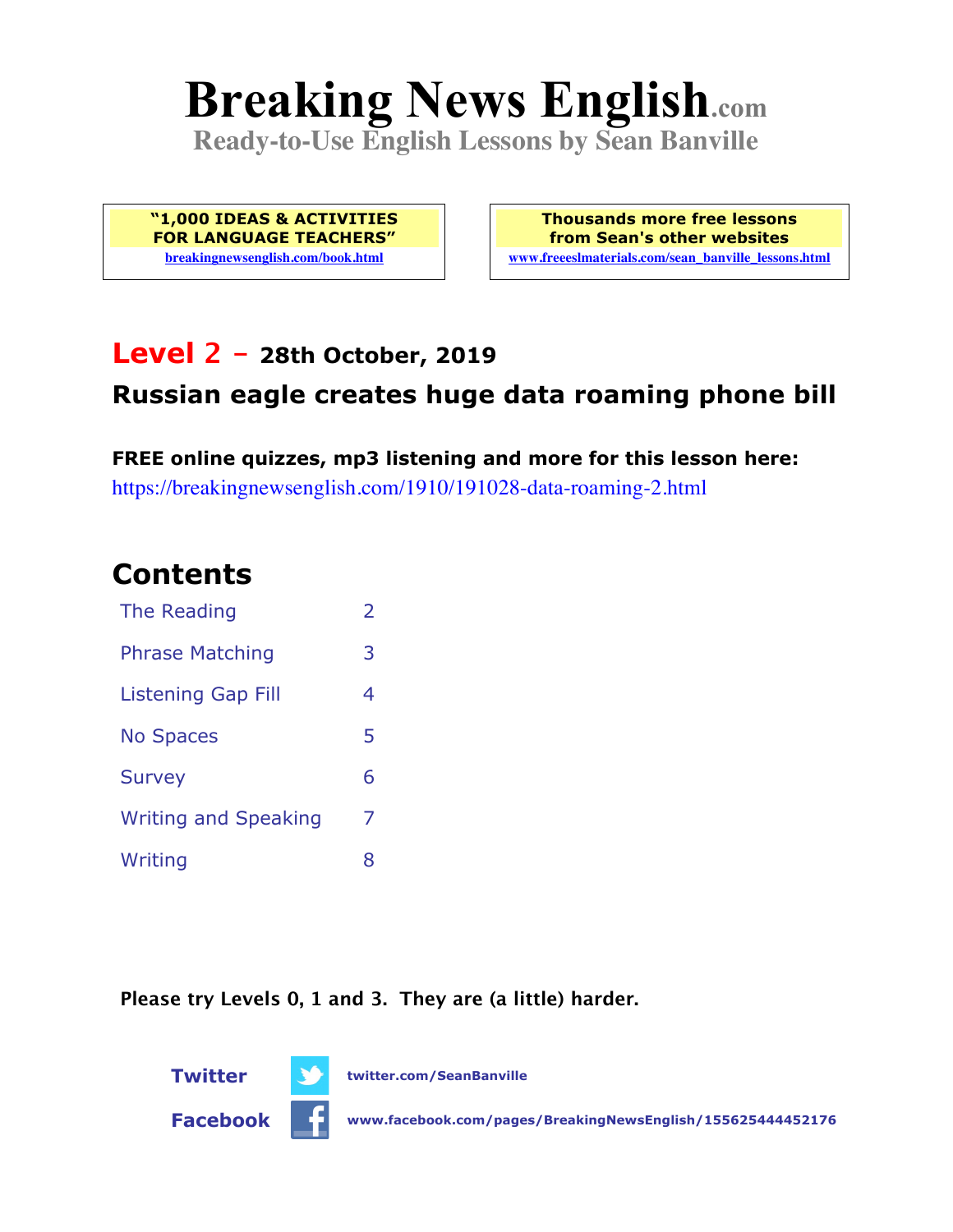# **THE READING**

From https://breakingnewsenglish.com/1910/191028-data-roaming-2.html

A telephone bill shocked scientists in Russia. The bill was a lot bigger than they thought. This was because the eagle they were following in their research flew outside Russia. The scientists tracked the eagle using SMS as it flew across Europe and Asia. When the eagle flew outside Russia, its SMS transmitters used the Internet services of other countries. The scientists had to pay data roaming charges. These are the charges you pay to use your mobile phone in other countries. The research team ran out of money after the eagle flew to Iran and Pakistan.

The team started a crowdfunding page to raise money for the bill. The page is called "Top up the eagle's mobile". Bird lovers gave money to the page. It raised \$1,600 to pay the bill. Russia's mobile phone operator heard of the scientists' problems and cancelled the debt. It moved the team's phone package to a cheaper one. The problem for the team started when the eagle flew outside Kazakhstan. A Kazakhstan SMS cost 30 US cents; one from Iran cost the team 50 cents. A scientist wants the eagle to continue sending SMS data. This will help his project and protect all eagles.

Sources: https://www.**bbc.com**/news/world-europe-50180781 https://www.**newsweek.com**/migrating-eagle-cell-phone-bill-1467873 https://www.**themoscowtimes.com**/2019/10/25/russian-eagle-racks-up-hefty-phone-bills-withiran-flights-a67911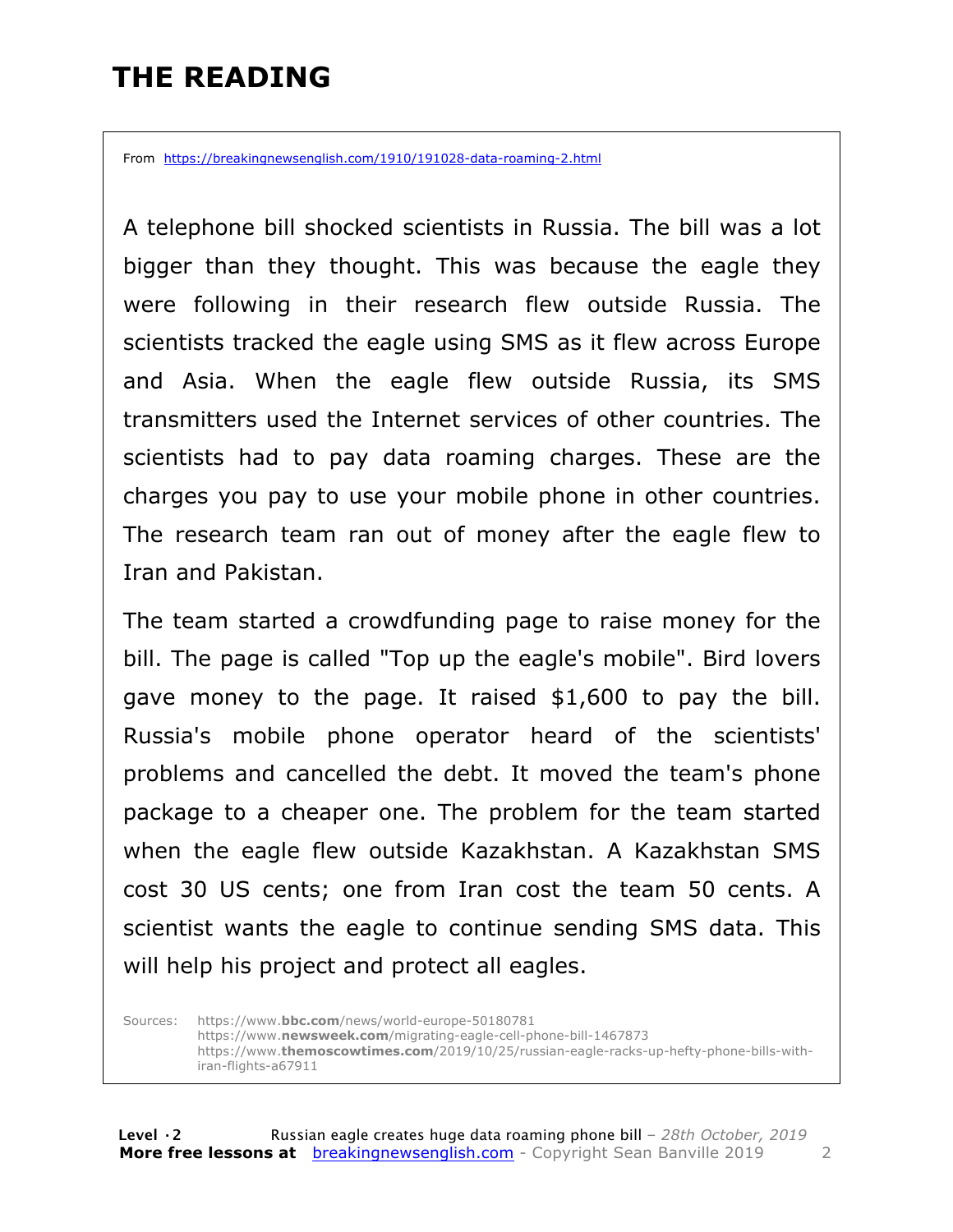# **PHRASE MATCHING**

From https://breakingnewsenglish.com/1910/191028-data-roaming-2.html

#### **PARAGRAPH ONE:**

| 1. The bill was a lot bigger than |    | a. other countries   |
|-----------------------------------|----|----------------------|
| 2. the eagle they were following  |    | b. flew              |
| 3. When the eagle                 |    | c. to Iran           |
| 4. The scientists had to pay data |    | d. they thought      |
| 5. These are the charges you      |    | e. out of money      |
| 6. use your mobile phone in       | f. | roaming charges      |
| 7. The research team ran          | g. | pay                  |
| 8. after the eagle flew           |    | h. in their research |

#### **PARAGRAPH TWO:**

|    | 1. The team started a        |    | a. lovers            |
|----|------------------------------|----|----------------------|
|    | 2. raise                     |    | b. eagles            |
|    | 3. bird                      |    | c. package           |
|    | 4. It raised \$1,600         | d. | money                |
|    | 5. cancelled the             |    | e. help his project  |
|    | 6. It moved the team's phone | f. | debt                 |
|    | 7. This will                 |    | g. crowdfunding page |
| 8. | protect all                  |    | h. to pay the bill   |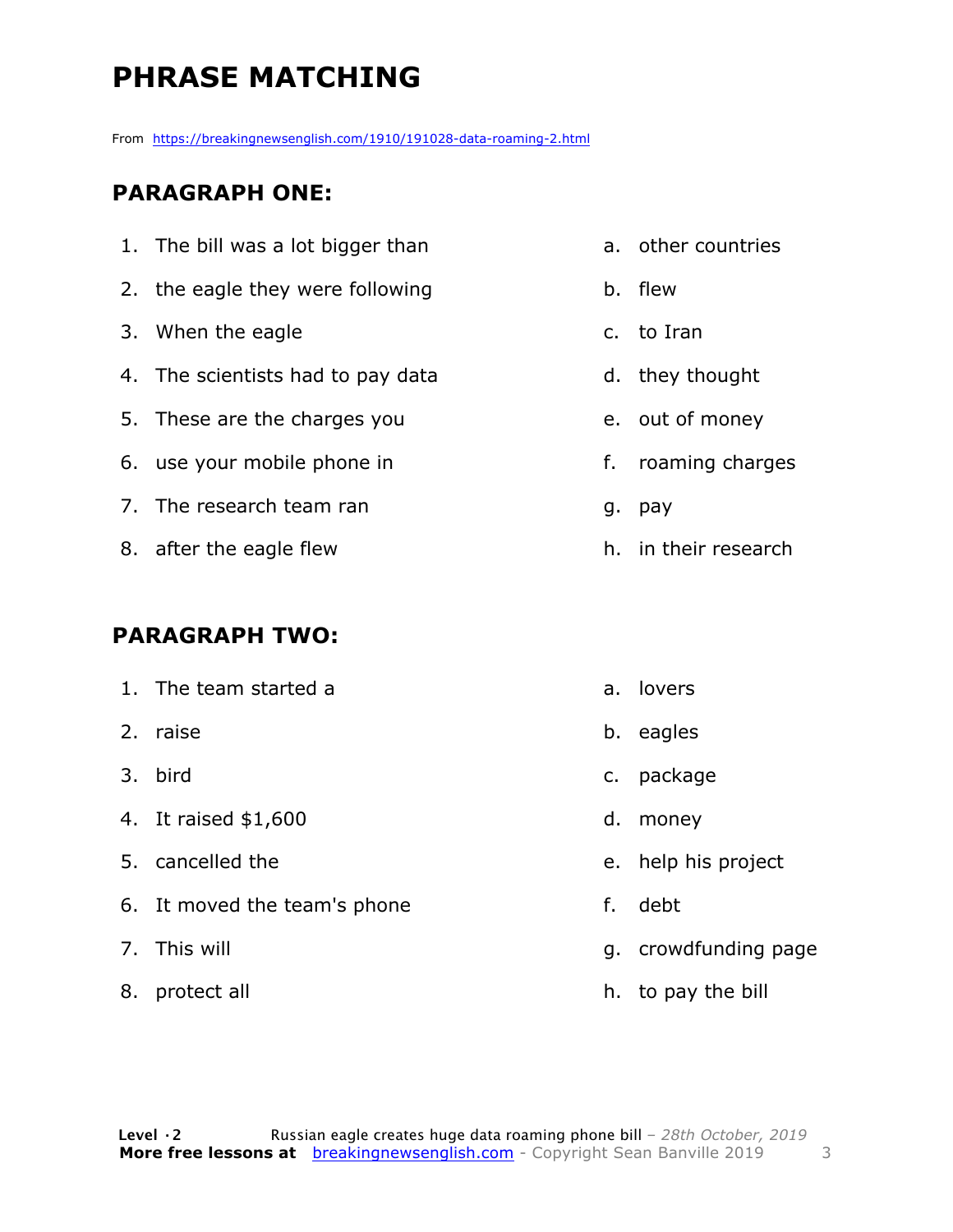# **LISTEN AND FILL IN THE GAPS**

From https://breakingnewsenglish.com/1910/191028-data-roaming-2.html

A telephone  $(1)$  and  $(2)$  in Russia. The bill was a lot bigger than they thought. This was because the eagle they were following (2) \_\_\_\_\_\_\_\_\_\_\_\_\_\_\_\_\_\_\_\_\_\_\_\_\_\_ flew outside Russia. The scientists tracked the eagle using SMS as it flew across Europe and Asia. When the <sub>(3)</sub> and the control of the C<sub>1</sub> and the C<sub>1</sub> and the C<sub>1</sub> and the C<sub>1</sub> and the C<sub>1</sub> and the C<sub>1</sub> and the C<sub>1</sub> and the C<sub>1</sub> and the C<sub>1</sub> and the C<sub>1</sub> and the C<sub>1</sub> and the C<sub>1</sub> and the C<sub>1</sub> and the C<sub>1</sub> and transmitters used the Internet (4) \_\_\_\_\_\_\_\_\_\_\_\_\_\_\_\_\_\_\_\_\_\_\_\_\_\_ countries. The scientists had to pay  $(5)$  \_\_\_\_\_\_\_\_\_\_\_\_\_\_\_\_\_\_\_\_\_\_. These are the charges you pay to use your mobile phone in other countries. The research team (6) \_\_\_\_\_\_\_\_\_\_\_\_\_\_\_\_\_\_\_\_\_ money after the eagle flew to Iran and Pakistan.

The team started a crowdfunding  $(7)$  and the money for the bill. The page is called "Top up the eagle's mobile". Bird (8) \_\_\_\_\_\_\_\_\_\_\_\_\_\_\_\_\_\_\_ to the page. It raised \$1,600 to pay the bill. Russia's mobile phone (9) \_\_\_\_\_\_\_\_\_\_\_\_\_\_\_\_\_\_\_\_\_\_\_\_\_ the scientists' problems and cancelled the debt. It moved the team's phone  $(10)$  cheaper one. The problem for the team started when the eagle flew outside Kazakhstan. A Kazakhstan SMS cost 30 US cents; one from Iran (11) \_\_\_\_\_\_\_\_\_\_\_\_\_\_\_\_\_\_\_ 50 cents. A scientist wants the eagle to continue sending SMS data. This will help his project  $(12)$  \_\_\_\_\_\_\_\_\_\_\_\_\_\_\_\_\_\_\_\_\_\_\_\_\_\_\_\_\_\_\_\_\_ eagles.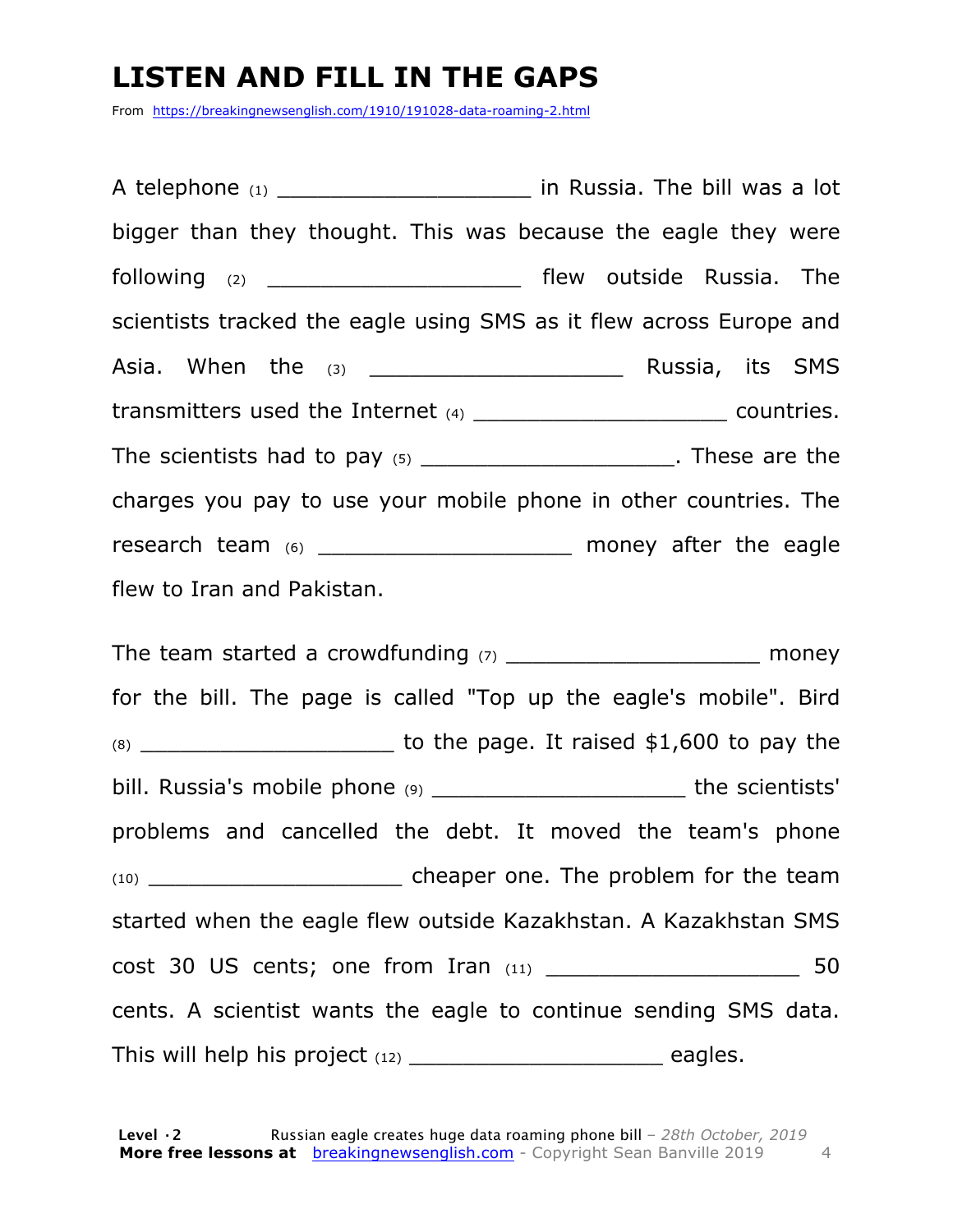# **PUT A SLASH ( / )WHERE THE SPACES ARE**

From https://breakingnewsenglish.com/1910/191028-data-roaming-2.html

AtelephonebillshockedscientistsinRussia.Thebillwasalotbiggerthant heythought.Thiswasbecausetheeagletheywerefollowingintheirrese archflewoutsideRussia.ThescientiststrackedtheeagleusingSMSasitfl ewacrossEuropeandAsia.WhentheeagleflewoutsideRussia,itsSMStr ansmittersusedtheInternetservicesofothercountries.Thescientistsh adtopaydataroamingcharges.Thesearethechargesyoupaytouseyou rmobilephoneinothercountries.Theresearchteamranoutofmoneyaft ertheeagleflewtoIranandPakistan.Theteamstartedacrowdfundingp agetoraisemoneyforthebill.Thepageiscalled"Topuptheeagle'smobil e".Birdloversgavemoneytothepage.Itraised\$1,600topaythebill.Rus sia'smobilephoneoperatorheardofthescientists'problemsandcancell edthedebt.Itmovedtheteam'sphonepackagetoacheaperone.Thepro blemfortheteamstartedwhentheeagleflewoutsideKazakhstan.AKaz akhstanSMScost30UScents;onefromIrancosttheteam50cents.Asci entistwantstheeagletocontinuesendingSMSdata.Thiswillhelphisproj ectandprotectalleagles.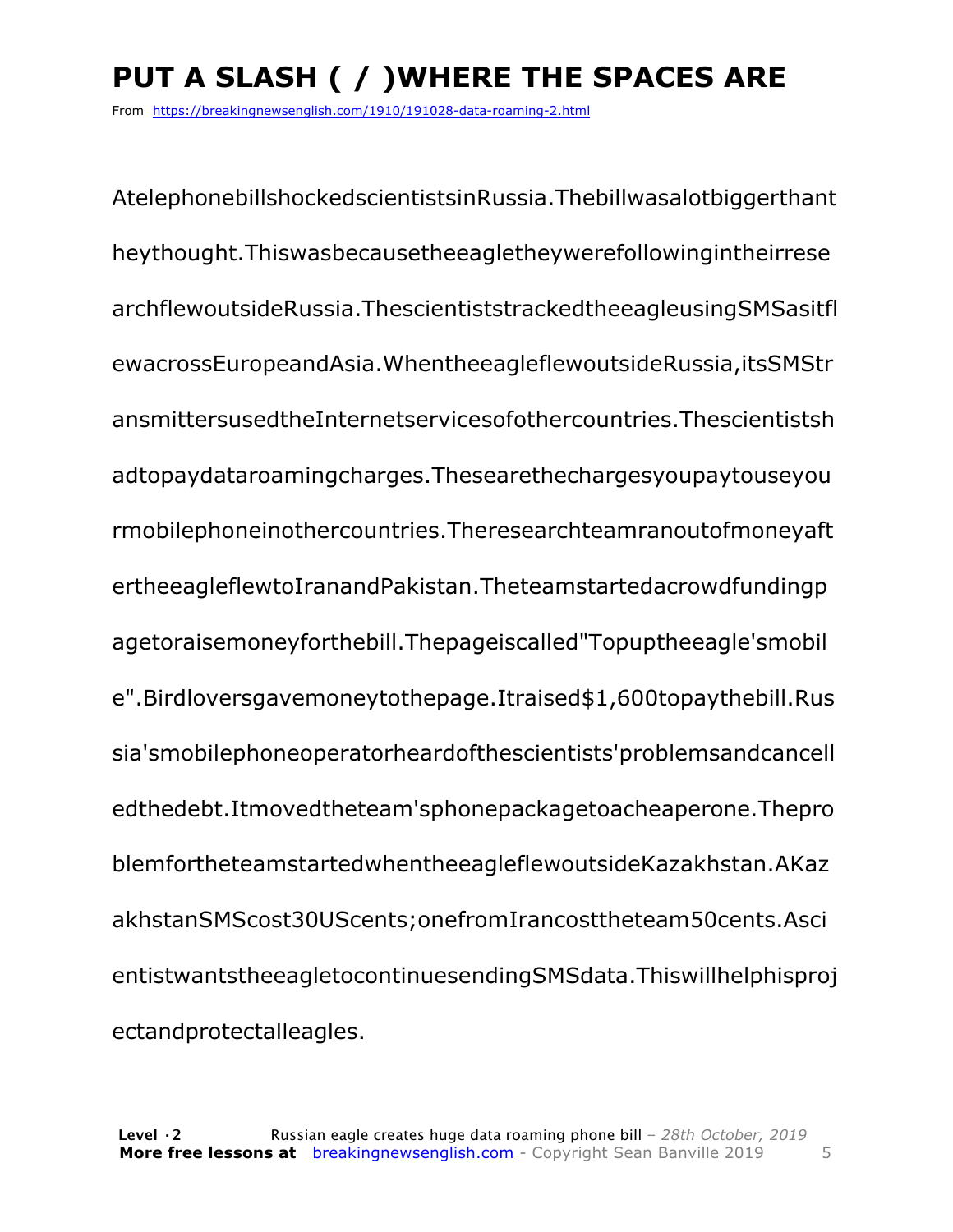# **SMS SURVEY**

From https://breakingnewsenglish.com/1910/191028-data-roaming-4.html

Write five GOOD questions about SMS in the table. Do this in pairs. Each student must write the questions on his / her own paper.

When you have finished, interview other students. Write down their answers.

|      | STUDENT 1 | STUDENT 2 | STUDENT 3 |
|------|-----------|-----------|-----------|
| Q.1. |           |           |           |
| Q.2. |           |           |           |
| Q.3. |           |           |           |
| Q.4. |           |           |           |
| Q.5. |           |           |           |

- Now return to your original partner and share and talk about what you found out. Change partners often.
- Make mini-presentations to other groups on your findings.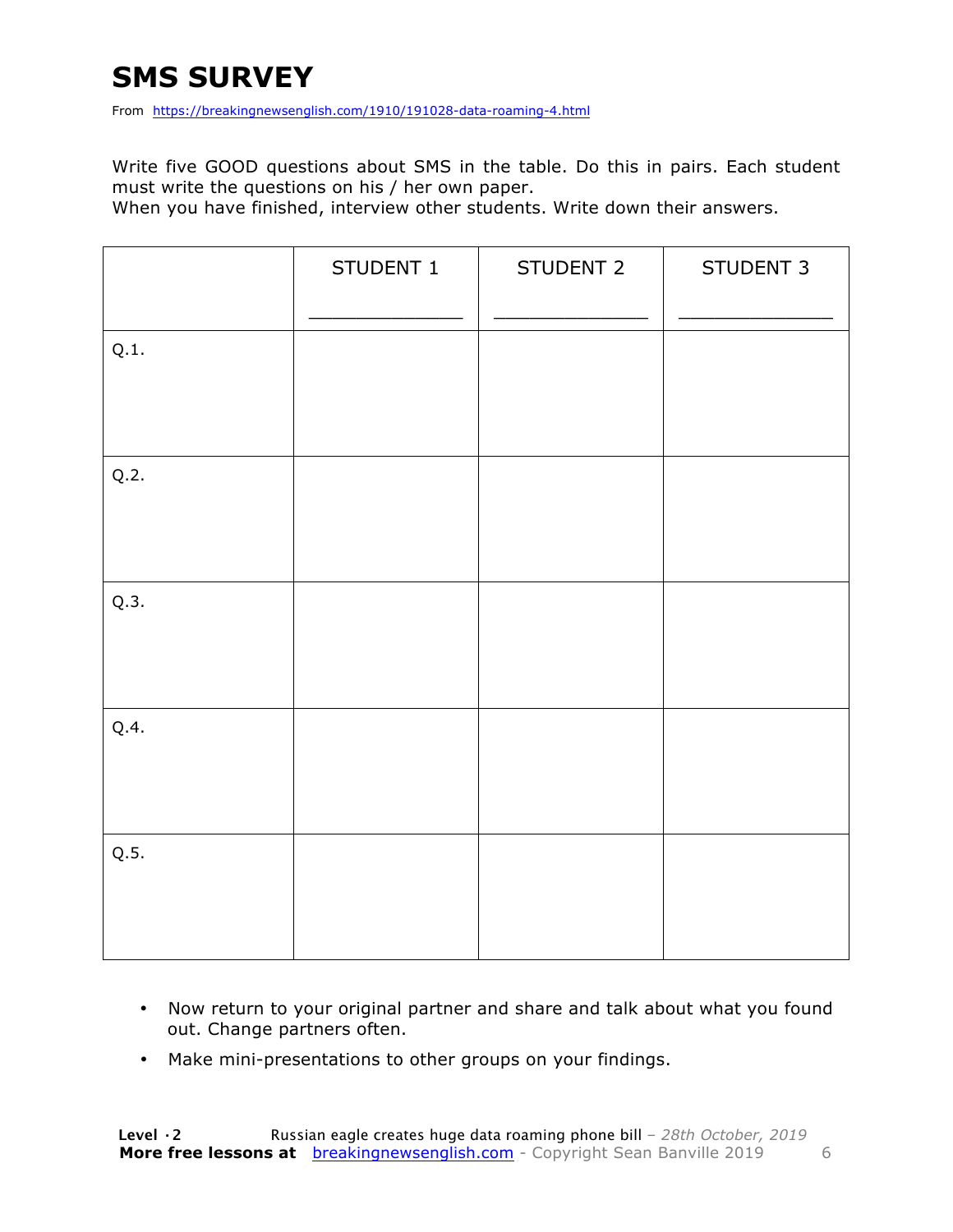# **WRITE QUESTIONS & ASK YOUR PARTNER(S)**

Student A: Do not show these to your speaking partner(s).

| a) |  |  |
|----|--|--|
| b) |  |  |
| c) |  |  |
| d) |  |  |
| e) |  |  |
|    |  |  |
| f) |  |  |

*Russian eagle creates huge data roaming phone bill – 28th October, 2019* More free lessons at breakingnewsenglish.com

# **WRITE QUESTIONS & ASK YOUR PARTNER(S)**

-----------------------------------------------------------------------------

Student B: Do not show these to your speaking partner(s).

| a) |  |  |
|----|--|--|
| b) |  |  |
| c) |  |  |
| d) |  |  |
| e) |  |  |
| f) |  |  |
|    |  |  |

**Level ·2** Russian eagle creates huge data roaming phone bill *– 28th October, 2019* **More free lessons at** breakingnewsenglish.com - Copyright Sean Banville 2019 7